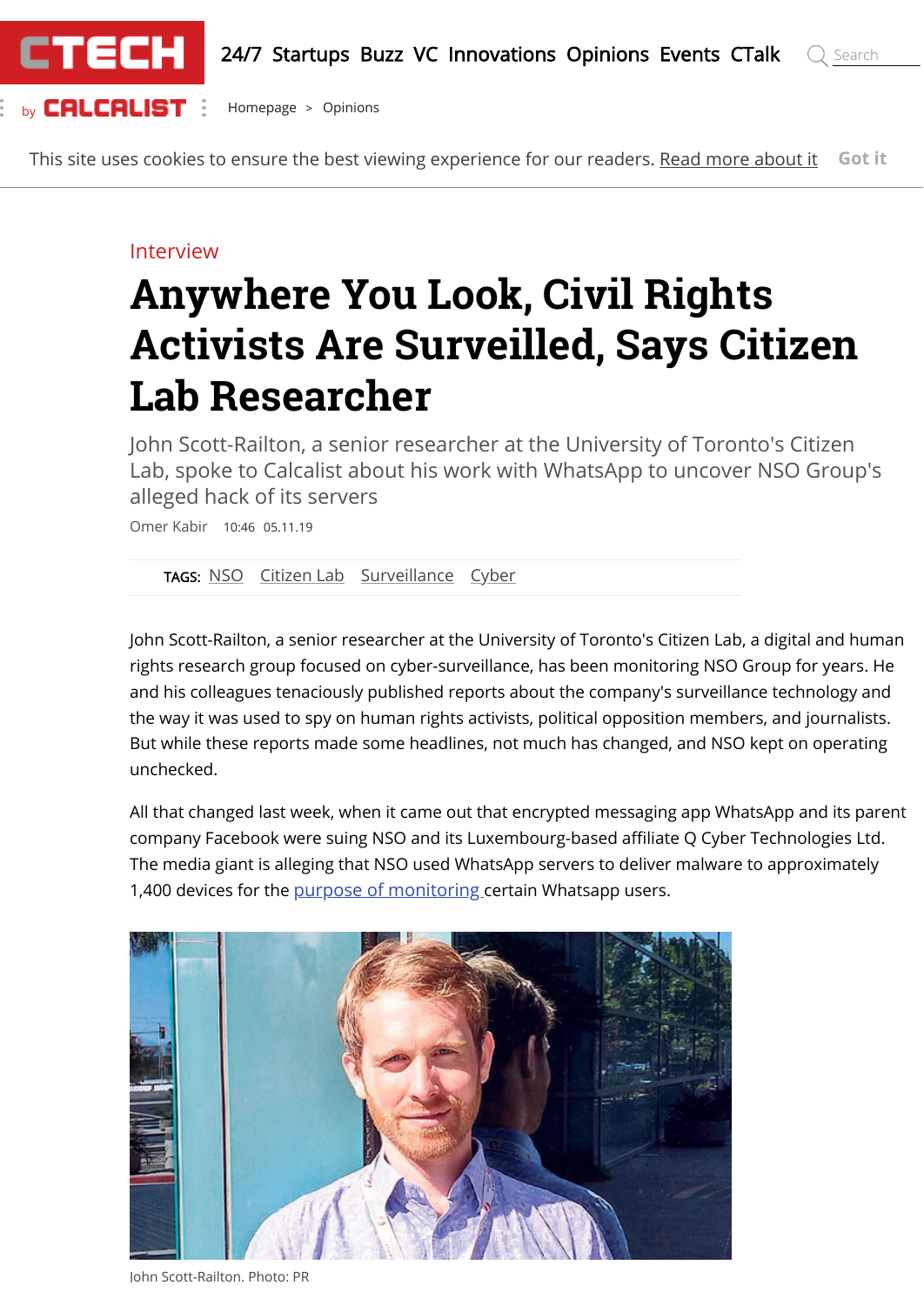Until now, spyware companies had succeeded in blocking the attempts humans rights organizations made to curb them, even working within the legal system, Scott-Railton said in a recent interview with Calcalist. "But now things have been turned around."

Scott-Railton was a member of the Citizen Lab team that helped Facebook investigate NSO's hack and identify its victims. After the matter was first [reported by the Financial Times](https://www.ft.com/content/4da1117e-756c-11e9-be7d-6d846537acab) in May, Citizen Lab volunteered to help WhatsApp investigate, eventually uncovering at least 100 cases in 20 countries where civil activists were targeted for reasons unrelated to law enforcement, he said.

Among the targets uncovered were journalists, well-known news anchors, academics, political opposition members, civil rights lawyers, prominent women who were victims of online violence, and religious leaders of different faiths, Scott-Railton said. In some cases, the people targeted by NSO's malware were also the target of assassination attempts or the family members of people who were assassinated.

NSO has consistently responded to criticism by saying that it sells its technology only to governments and law enforcement agencies and that its ethical code prohibits using the technology to track human rights activists. According to Scott-Railton, this is a well-known tactic of surveillance companies, who want the prestige of working with governments but not the responsibility that comes with providing them with such destructive tools. The WhatsApp lawsuit, he said, pops that bubble by making it clear that NSO is not as removed from the implementation of its technology as it portrays itself to be, and that it should be made to bear responsibility. It is a precedent case, he added.

Citizen Lab has been tracking digital threats for over 15 years, focusing primarily on the Chinese regime and its actions against the Tibetian people and other ethnic minorities. In recent years, the research lab has documented a growing phenomenon, which saw certain governments who are unable to develop their own surveillance technology buy it instead from private cyber companies, Scott-Railton explained. Citizen Lab performed extensive research to understand the scope of the issue, and realized that no matter where they looked, there was action carried out against civil activists, Scott-Railton said.

Groups like NSO justify their technology by saying law enforcement uses it for legitimate investigation against unlawful or immoral groups, but there is a third side, Scott-Railton said: countries that use the technology to spy on other countries. The question is not whether we can accept that a technology used for legitimate purposes will also be used, in some cases, for illegitimate purposes, but rather how the ability of a growing number of countries to use sophisticated surveillance tools against whoever they want harms global cybersecurity, he said.

For years, people had been victimized by NSO's spyware and their testimonies had been played down, Scott-Railton said. Following [NSO's self-acquisition](https://www.calcalistech.com/ctech/articles/0,7340,L-3758232,00.html) earlier this year, the company ran a campaign promising it is turning over a new leaf. Any misuse of the technology, if it existed at all, would no longer be allowed to take place. But the WhatsApp hack makes it clear that not only is the problematic use of NSO's technology far from being eliminated, it is a daily occurrence, Scott-Railton said. The lawsuit in itself is a win for human and privacy rights, he said, as it is clear that the industry is unwilling and incapable of policing itself.

#### Related stories:

John Scott Railton. Photo: PR

- [NSO Spyware Used to Target Moroccan Human Rights Activists, Says Amnesty](https://www.calcalistech.com/ctech/articles/0,7340,L-3771734,00.html)
- [NSO Denies Using WhatsApp to Infect Hundreds of Users With Surveillance Malware](https://www.calcalistech.com/ctech/articles/0,7340,L-3772725,00.html)
- Self Probe Won't Cut it for Israeli Spyware Company NSO Says Citizen Lab [Researcher](https://www.calcalistech.com/ctech/articles/0,7340,L-3760604,00.html)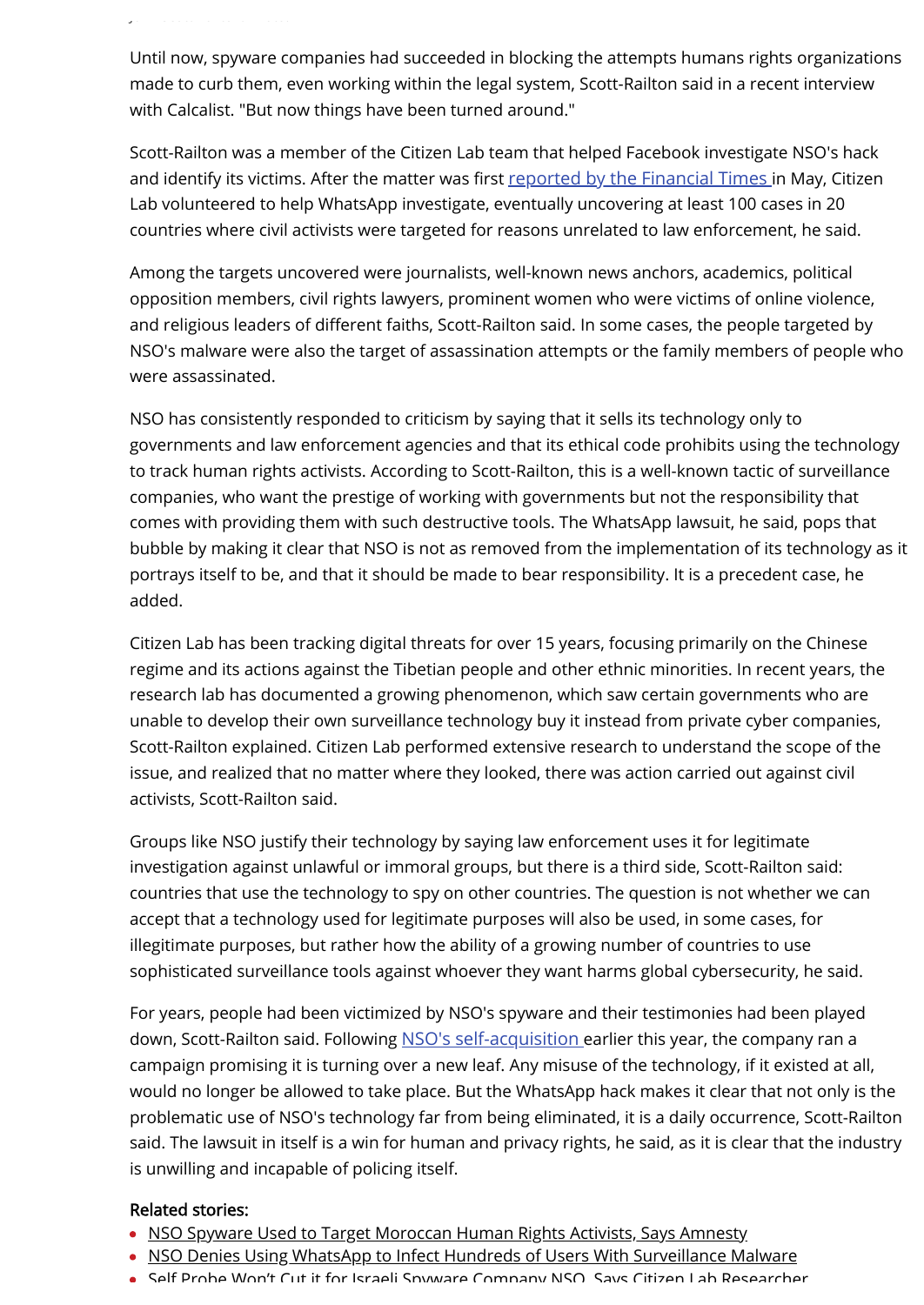There is a certain irony in the fact that Facebook, which has faced continued criticism over its use of personal data, is now leading the charge against NSO. People should always ask themselves if a company is working for their benefit, is Scott-Railton's opinion. Facebook aside, WhatsApp integrated encryption technology into its product, and in this case is not just saying it is taking action to protect users, but actively taking the matter to court, he said.

Companies like Facebook have mechanisms in place that enable governments and law enforcement agencies to file for information in legitimate ways, Scott-Railton explained. In this case, those mechanisms were passed over in the quest for information. Bottom line, it is clear that governments use NSO's technology not just for the purposes the group writes on its charter. Even if the technology is used for legitimate purposes like catching criminals, the concern of the court is whether the law has been broken to do so, he said. "And according to WhatsApp, NSO's conduct violated the law."

## **One Comment**

#### Write Comment

1. **our moral police** David Frank, (06.11.19)

### **Buzz**



### **The truth behind the Lemonade surge, [America's most successful IPO of 2020](https://www.calcalistech.com/ctech/articles/0,7340,L-3838000,00.html)**

05.07.2020 Sophie Shulman







[Israeli autonomous vehicle startup](https://www.calcalistech.com/ctech/articles/0,7340,L-3838371,00.html) VayaVision acquired by Canada's LeddarTech 07.07.2020 Hagar Ravet



[AI cancer treatment startup Nucleai](https://www.calcalistech.com/ctech/articles/0,7340,L-3838379,00.html) raises \$6.5 million in series A round 07.07.2020 Meir Orbach